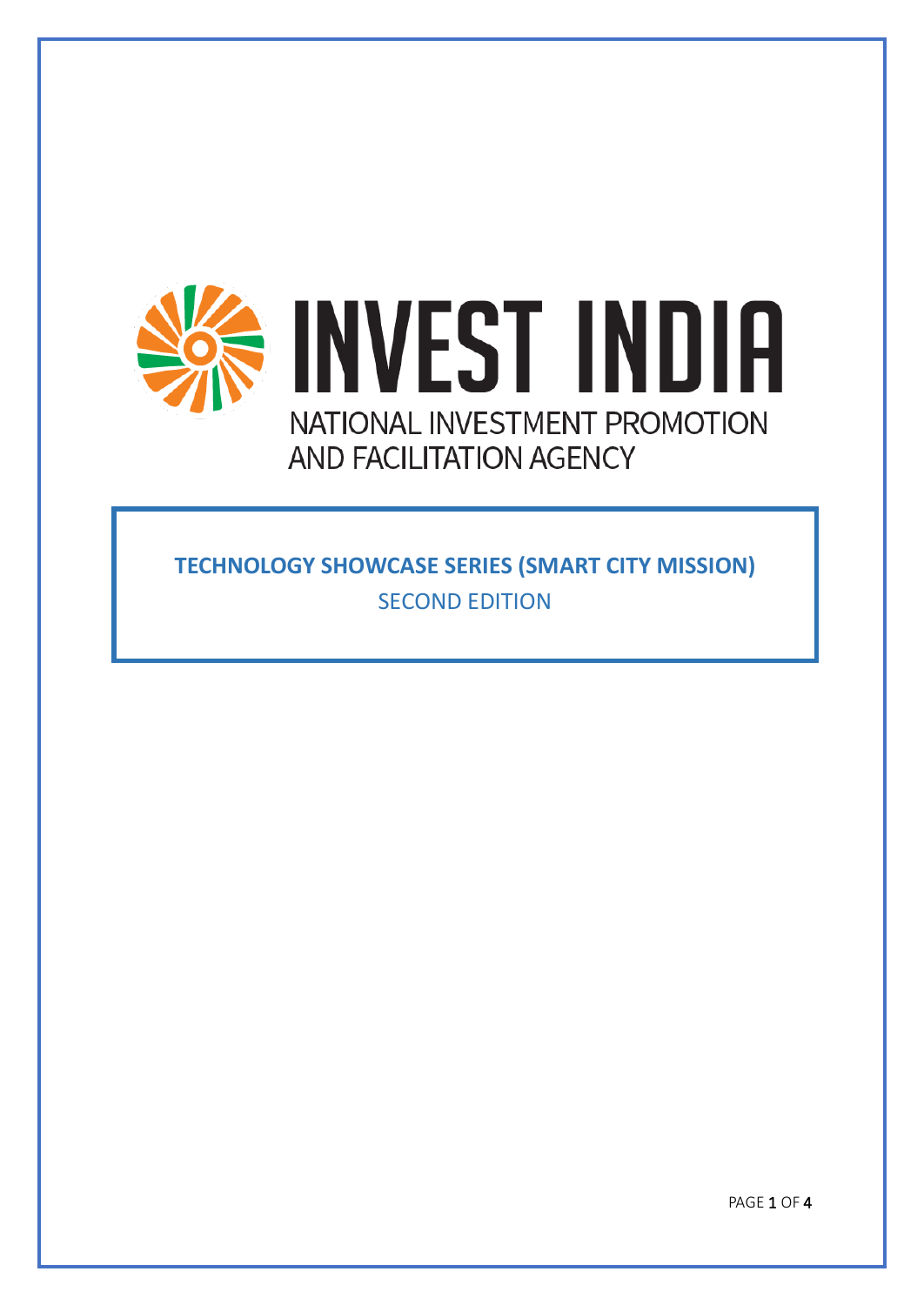

**Technology showcase series (Smart City mission) is an initiative by Ministry of Housing and Urban Affairs, in partnership with Invest India, that aims to provide a platform for selected technology majors active in Smart Cities Mission, to showcase their most innovative and pertinent technologies to all Smart Cities. The Smart Cities Mission, launched in 2015, is directed towards developing smart cities across the country, making them citizen friendly and sustainable. Smart cities put data and digital technology to work to make better decisions and improve the quality of life. Three layers work together to make a smart city a success – the technology base, smart applications and data analysis capabilities and adoption and usage.**

Proposed format for the Technology Showcase series for Smart City Mission is to have at least 1 edition per month starting in December 2020 and ending in March 2021, where 2 technology majors would showcase latest global technologies being embraced by Smart Cities worldwide.

The Second edition of the Technology showcase series was held on January 21, 2021, from 1500 to 1630, and presented technologies of two major tech giants Oracle and Honeywell.

| S.no           | <b>Name of Participants</b> | Organization                                                  | <b>Designation</b>                                                    |
|----------------|-----------------------------|---------------------------------------------------------------|-----------------------------------------------------------------------|
| 1              | Shri Kunal Kumar            | Ministry of Housing and Urban<br>Affairs, Government of India | Joint Secretary and Mission Director<br>(Smart Cities Mission)        |
| $\overline{2}$ | Shri Rahul Kapoor           | Ministry of Housing and Urban<br>Affairs, Government of India | Director                                                              |
| $\overline{2}$ | Mr. Debapriya Nandan        | Oracle                                                        | Senior Director & Head, Public Sector<br>and Business Development     |
| 3              | Mr. Akhilesh Avanish        | Oracle                                                        | Leader $-$ Smart city and Director of<br><b>Public Sector</b>         |
| $\overline{a}$ | Mr. Aseem Joshi             | Honeywell                                                     | Global Smart Cities Leader, Honeywell<br><b>Building Technologies</b> |
| 5              | Mr. Mohamed Moselhy         | Honeywell                                                     | Country Head, Public<br>Sector, Honeywell Technologies<br>India       |
| 6              | Mr. Vivek Varma B           | Honeywell                                                     | CEO, Smart Infrastructure                                             |
| $\overline{7}$ | Ms. Aishwarya Sriram        | Invest India                                                  | <b>Assistant Vice President</b>                                       |
| 8              | Ms. Sanchi Padia            | Invest India                                                  | Senior Manager                                                        |
| 9              | Mr. Utsav Rakshit           | Invest India                                                  | Associate                                                             |
| 10             | Mr. Sahil Garg              | Invest India                                                  | <b>Assistant Manger</b>                                               |

## **Panelist**

## **Venue**

| S.no | <b>Venue</b>       | <b>Platform</b> |
|------|--------------------|-----------------|
|      | Virtual Conference | Cisco WebEx     |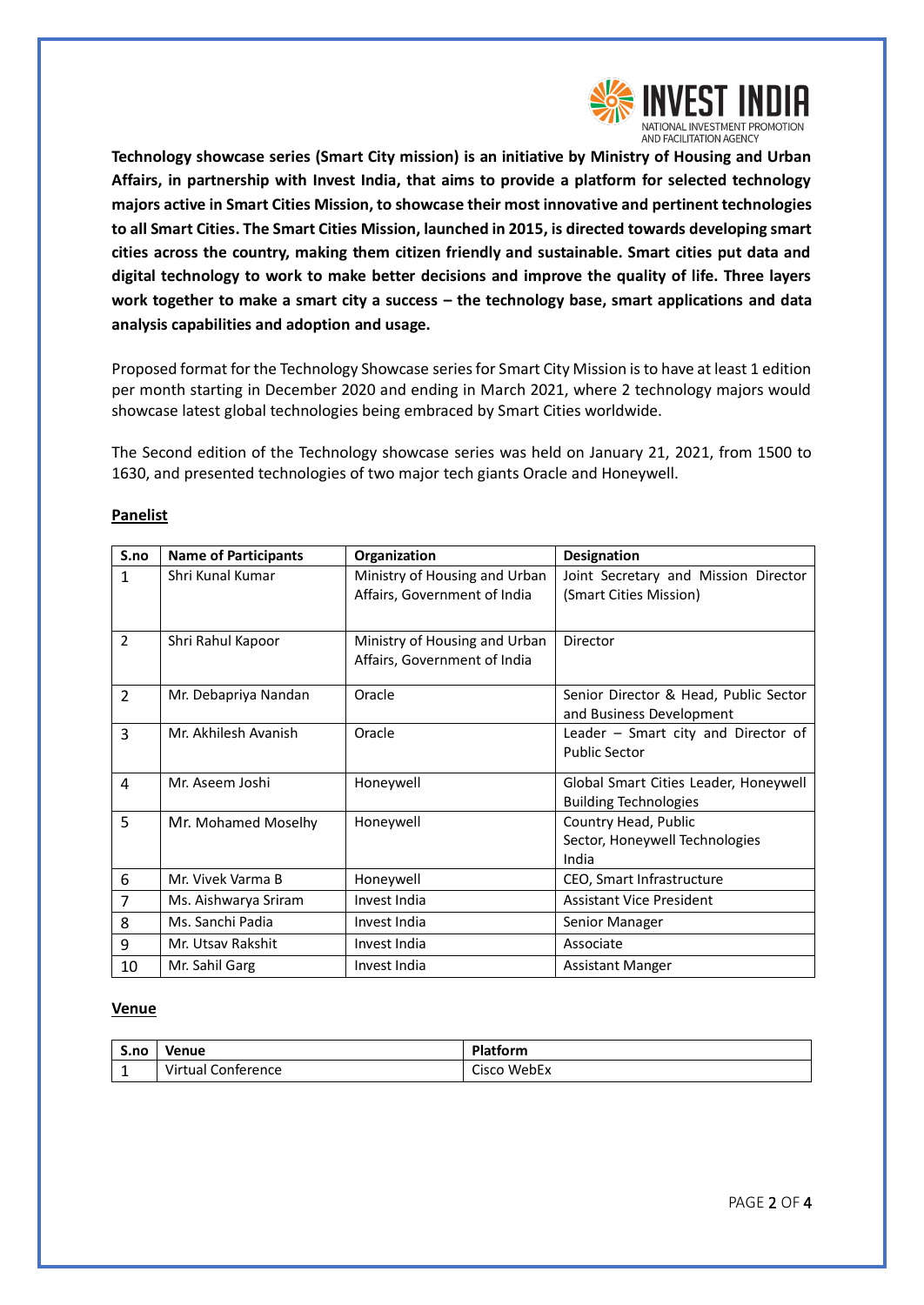

**Invest India –** The Invest India team acknowledged the panelists and the Attendees from Smart city for attending and becoming part of the Second edition of Technology Showcase series. The Invest India team welcomed Shri Kunal Kumar, Joint Secretary (Ministry of Housing and Urban Affairs, Government of India) and Mission Director (Smart Cities Mission) and Shri Rahul Kapoor, Director (Ministry of Housing and Urban Affairs) for gracing the event with their presence and requested Shri Kunal Kumar to inaugurate this session with a welcome address.

**Shri Kunal Kumar, Joint Secretary (Ministry of Housing and Urban Affairs, Government of India) and Mission Director (Smart Cities Mission) –** Shri Kunal Kumar, thanked Invest India for hosting the first edition of the Technology Showcase series that would expedite the goal of making India smarter, by bringing technology to the doorsteps of smart cities in India. Shri Kunal Kumar congratulated Invest India on their valuable contribution towards the Smart City mission journey. The technology showcase post Shri Kunal Kumar's welcome was open for the pioneering companies to display their smart technologies.

## **Oracle Showcase–**

The Oracle team gave a brief history about the companies' global operations in the Smart city space. Key highlights of the showcase -

- Case study of global Projects
	- o Greater Hyderabad Municipal Corporation strengthening their financial process to bring in transparency and automation
	- o Kolkata Municipal Corporation (KMC) computerize its operational process through implementation of Oracle Applications.
	- o Buenos Aires city water and flood management systems
	- o Chennai Metropolitan Water Supply and Sewerage Board
	- Mexico City water supply management & operations with Oracle Business Intelligence
- All Hazards Information Fusion Center, which Mexico's national command and control center
- Crime Prevention and Information Command Center

**Invest India –** The Invest India team thanked Oracle for the insightful presentation and opened the floor to the first Q&A session of the afternoon.

There were 2 Questions over the course of 10 mins asked by the smart cities

## **Honeywell Showcase–**

Honeywell indicated the demand of new infrastructure in the next decade and indicated a need to accelerate software development and IoT solutions via the Enterprise Performance Management offering. Key highlights of the showcase –

- Case study on the Egypt ACUD city Mission to create a Safe, Digital, connected city forming a role model for other planned cities
- Key Examples of Honeywell in the Urban Infrastructure Suntec Convention Center (Singapore), Polat Tower (Turkey), London Olympics (UK), Sydney Opera House (Australia), Dubai Airport (UAE), etc.
- Honeywell City Suite –